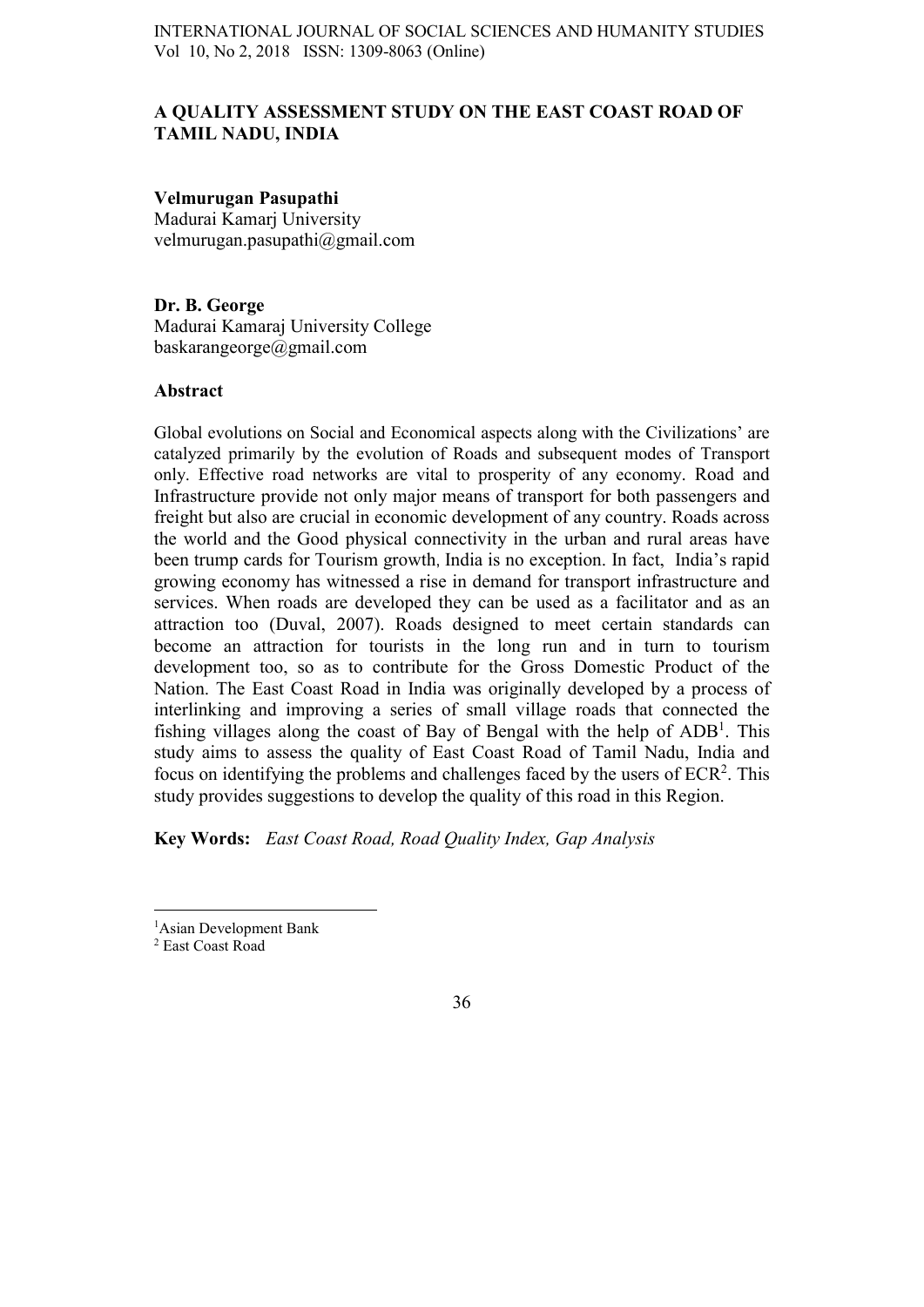# 1. INTRODUCTION

"Building roads is a sure way to reduce poverty in India". According to Economic and Social Commission for Asia and the Pacific, every Ten Lakhs Rupees (One million Rupees) spent on developing roads in India leads to poverty reduction of over seven times, as against the same amount spent on anti-poverty programs.

Nowadays, the world's total length of road networks has reached 64 million kilometers. India's transport sector is large and diverse; it caters to the needs of 1.1 billion people.India has the third largest road network in the world with a total network of 4.1 million kms. (Roadtraffic-technology, 2012). As compared to other modes of transport, road transport may be described as well-accessible for a user, flexible, effective, reliable and rapid. In a majority of states, road transport plays a dominating role in the national sectors (Zak et al. 2011).

In recent years, the government of India has realized the importance of improving the road network for sustaining the economic growth of the country (Rastogi, 2006). Golden Quadrilateral Road is fifth longest road network 5486kms, in the world connecting four major Metropolitan Cities of India. This road provides a classic connection to Delhi – Kolkata – Chennai – Mumabi – Delhi that resembles a Quadrilateral and surely its Quality makes it Golden Quadrilateral. Road Network in India carries almost 90 percent of the country's passenger traffic and 65 percent of its freight. The density of India's highway network at 0.66 km of highway per square kilometer of land is similar to that of the United States (0.65) and much greater than China's (0.16) or Brazil's (0.20). However, most highways in India do not match the international standards and 40 percent of India's villages do not have access to all-weather roads.The major roads in India are classified as National Highways (NH) and State Highways (SH). The development, construction, and maintenance of National Highways (NH) is the responsibility of the Government of India and NHAI<sup>3</sup>. National highways form the arterial roads in the country and are generally better maintained than the state highways. To further improve the national highways network, Government had taken up an ambitious program of upgrading about 38,000 kms at a cost of Rs. 1.58 trillion (NHAI, 2008), in that line East Coast Road is a premier road in Tamil Nadu.

<sup>&</sup>lt;sup>3</sup> National Highways Authority of India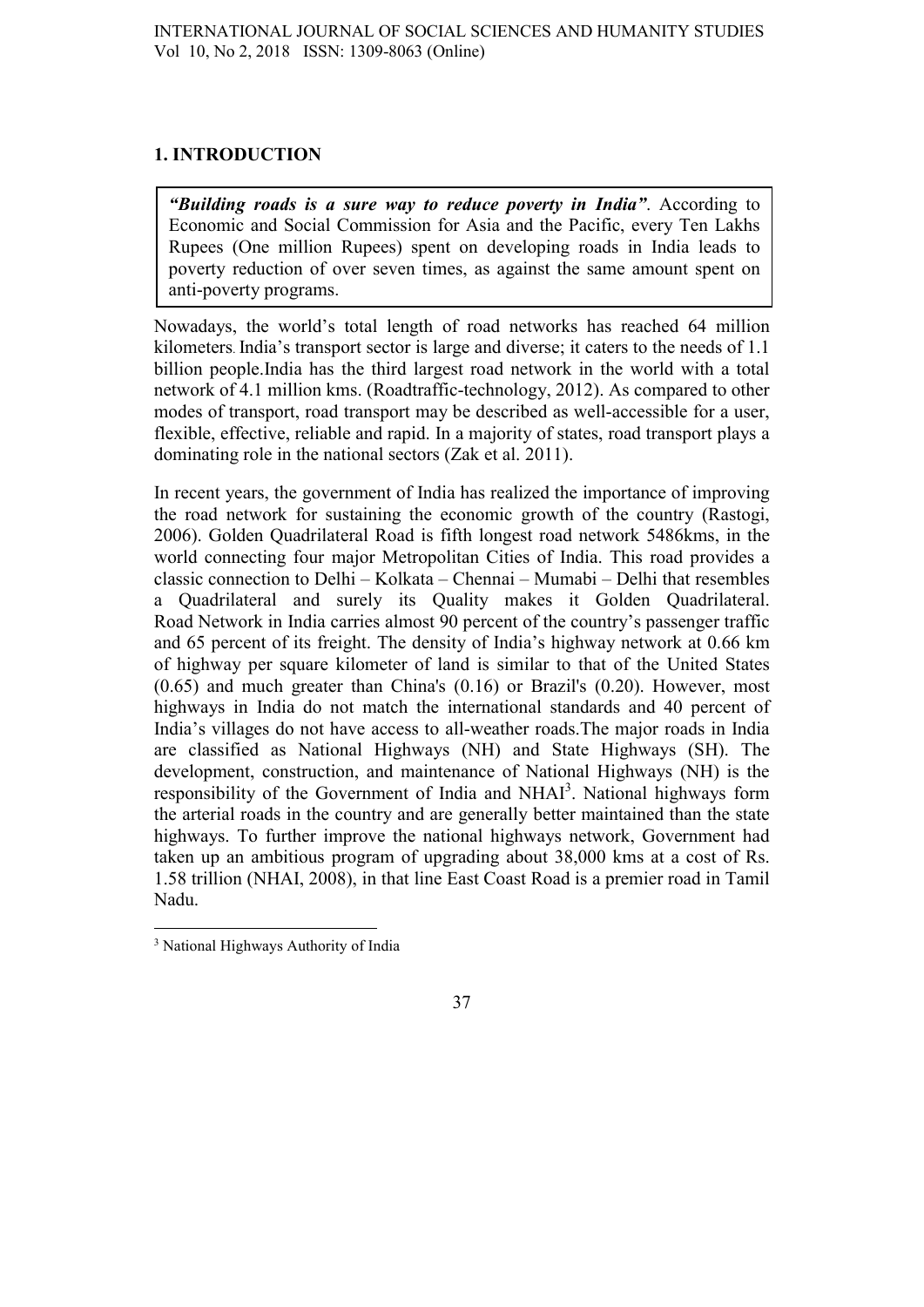East Coast Road (State Highway 49) in Tamil Nadu runs for 765 Kms from Chennai to Kanyakumari. In Phase-I, a stretch of 166 Km from Chennai to Cuddalore was widened to two lane and strengthened at a cost of US \$158 million with loan assistance from Asian Development Bank. East Coast Road first Phase-I constructed by  $TNRDC<sup>4</sup>$  in support with Infrastructure Leasing and Financial Services (IL & FS). Recently, the stretch of ECR from Puducherry to Nagapattinam has been declared as National Highways. The balance length from Nagapattinam to Kanyakumari has been taken up for widening and improvement under World Bank assisted Tamil Nadu Road Sector Project.

### 2. AIM AND SCOPE OF THE RESEARCH

- 1. To study the Profile of East Coast Road, Tamil Nadu, INDIA
- 2. To understand the Road User Satisfaction Index Model
- 3. To Study and Analyze the various Qualities of East Coast Road
- 4. To identify the problems and challenges faced by the ECR users
- 5. To provide suggestions and proposal for suggestions.

### 3. REVIEW OF LITERATURE

White (1981) states that the elements of tourism market consists of Accommodation, Attractions, Food and Drink, Transport, Events and the potential customers in the destination area.



Source: White (1981)

Figure-1: Elements of Tourism

4 Tamil Nadu Road Development Corporation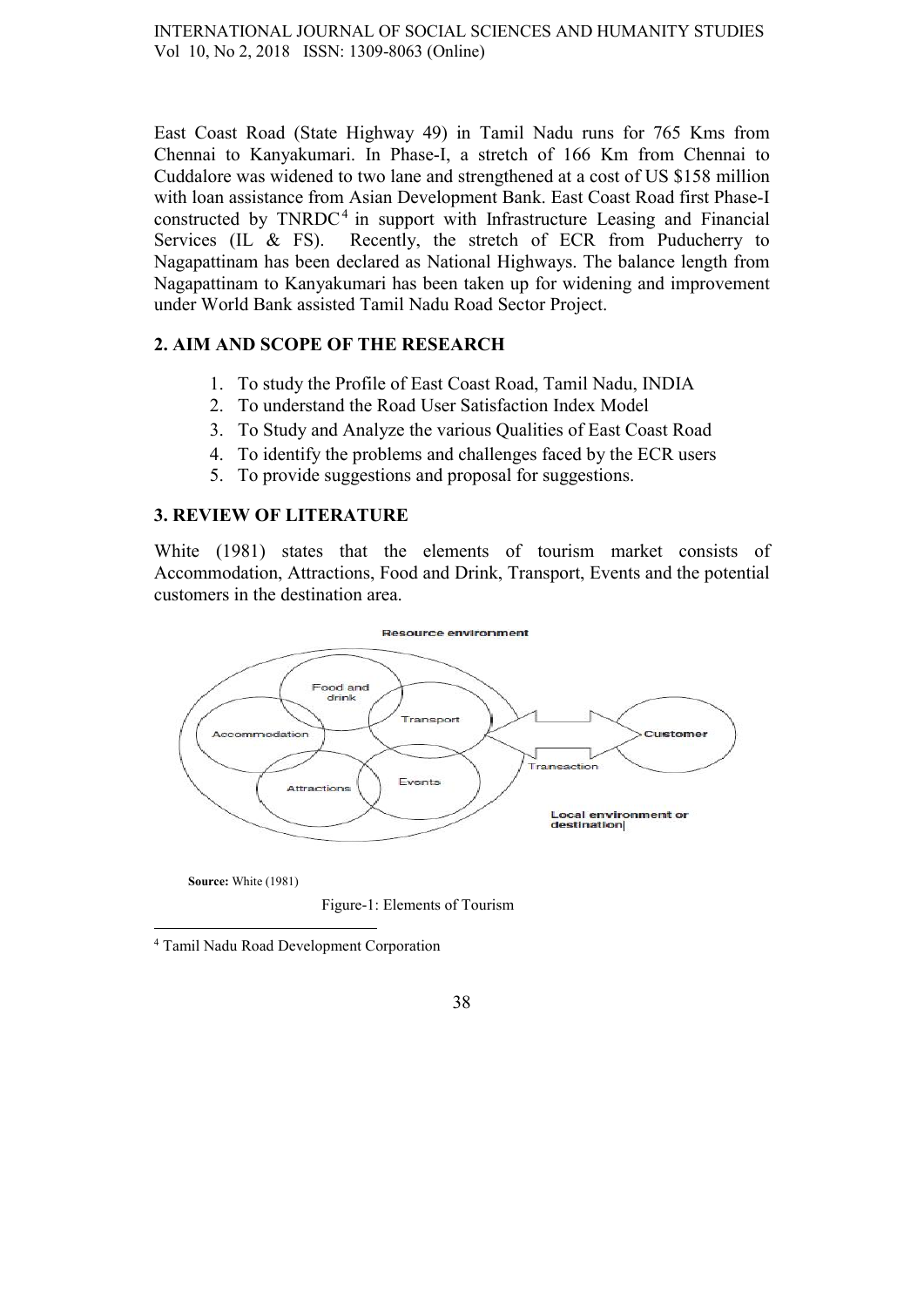In the context of elements of tourism market defined by White, Transport becomes the fourth and vital element in the development of any tourist destination. There are many longest roads in the world helping the respective countries Tourism, Hospitality and the Economic development.

Transport is a crucial component of infrastructure. A well-developed transport network facilitates the integration and interdependence of different sectors by aiding quick and adequate movement of people and material. Road Transport plays an important part in economic growth and globalization. Beaver (2002) defining in his dictionary of Travel and Tourism Terminology, Transport or Transportation is the movement of people, animals and goods from one location to another. Modes of transport include air, rail, road, water, cable, pipeline and space.

Anne Dodge (1999), in her Research Paper, Route 66 Where are you? Submitted in Massachusetts Institute of Technology analysed the History of Route 66, the development of American Automobile Highways, Motels and Tourism in this corridor in U.S.A. In 1966, Route 66 developed in various phases wound 2400 miles south from Chicago through Saint Louis, Missouri, down through Tulsa and Oklahoma City, across the south west via Santa Fe, New Mexico and ended in downtown Los Angeles. Route 66 began as a series interconnected, local roads that were building out from the centre of countless towns.

According to Groth (2000) A Road is an identifiable route, way or path between two or more places. Roads are typically smoothed, paved, or otherwise prepared to allow easy travel; though they need not be, and historically many roads were simply recognizable routes without any formal construction or maintenance, explained in his book Sustainable Tourism and Environment.

India has an extensive road network and provides amenity to millions of people every day, thus road transport is one of the important ingredients for the social and economic development of the country. According to the World Bank, national highways in India constitute a length of close to 70,748 km, which is a mere two percent of the road network, but carry about 40 percent of the total road traffic in India. (Ministry of Corporate affairs, Road Transport Report)

It is clear from these reviews that Roads in addition to providing connectivity are the basis for both regional and national development through improvement on social, economical and tourism aspects.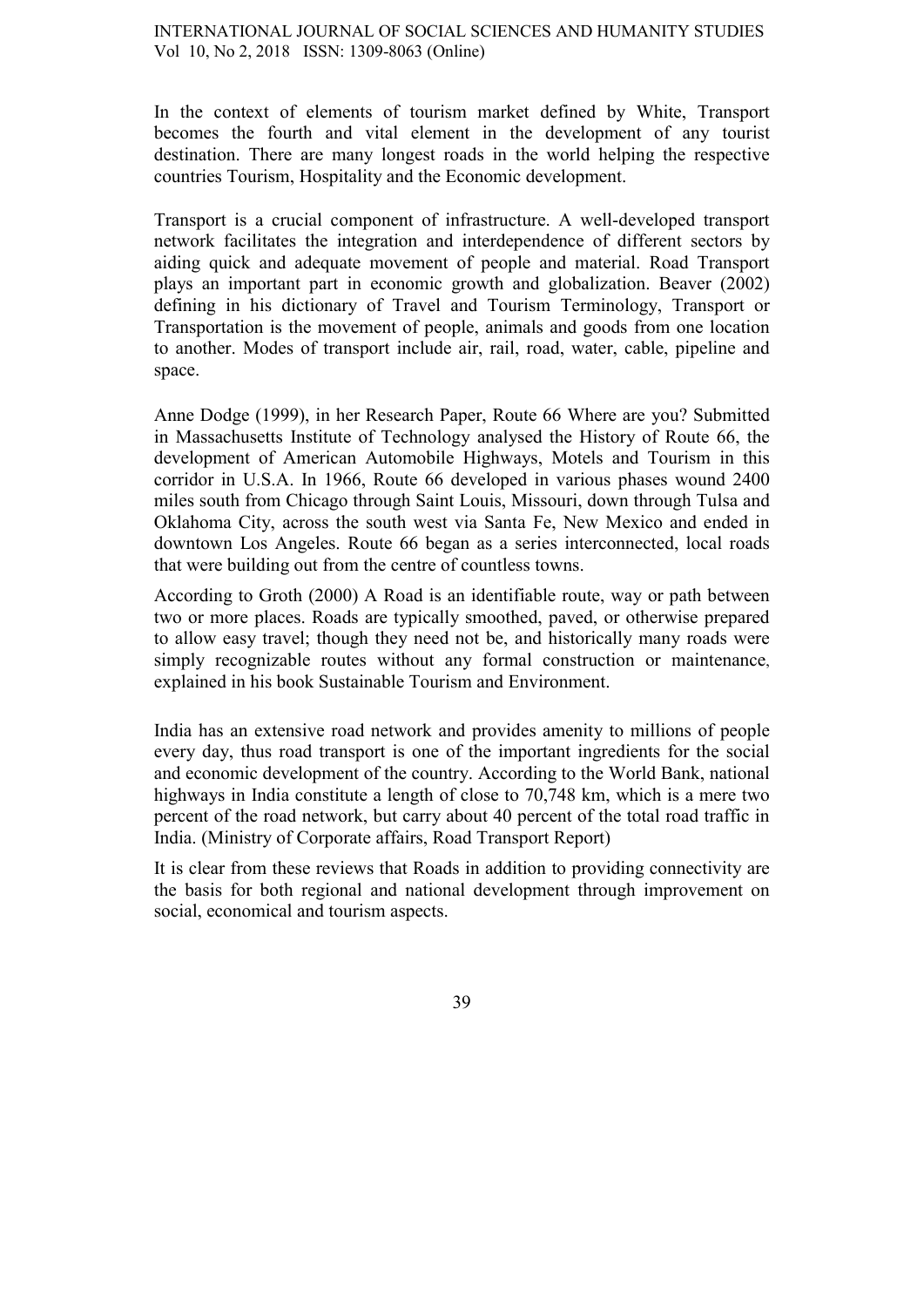# 4. POPULAR ROADS AROUND THE GLOBE

Globally the following are the best examples for popular roads shouldering economy and tourism in many countries.

- 1. Pan American Highway,
- 2. Highway one Australia,
- 3. Great Ocean Road Australia,
- 4. Trans-Siberian Highway Russia,
- 5. Trans-Canada Highway,
- 6. Golden Quadrilateral Road India and
- 7. National Express ways Japan

# 5. PROFILE OF EAST COAST ROAD OF TAMIL NADU

# 5.1 Evolution of ECR

East Coast Road (State Highway 49) is one of the beautiful two lane highway road in which one can enjoy driving the length of 765 kms. This ECR is located on the coast of the Bay of Bengal which began its operation by connecting Chennai city and Cuddalore via Pondicherry in the Phase-I. The Tamil Nadu government has taken several developing works in East Coast road and now this road is extended up to Kanyakumari. East Coast Road connects Chidambaram, Karaikal, Nagore, Nagapattinam, Thiruthuraipoondi, Muthupet, Adirampattinam, Meemisal, Thondi, Ramnad, and Kanyakumari.

### 5.2 Tolls and Developers

The ECR, Phase-I was constructed and developed by Government of Tamil Nadu. ADB supported with a loan of US \$24.47 million during 1993-1998. The project was implemented by TNRDC, an organization set up in 1998 for developing the state roads under the PPP<sup>5</sup> framework. TNRDC is a 50:50 joint venture between TIDCO<sup>6</sup> and Infrastructure Leasing & Financial Services (IL&FS), a well-known infrastructure development and financial services company. This project developed as a key means of improving coastal connectivity and as a route that leads to several tourist destinations, it was felt that an improved road corridor

 <sup>5</sup> Public Private Partnership

<sup>6</sup> Tamil Nadu Industrial Development Corporation

<sup>40</sup>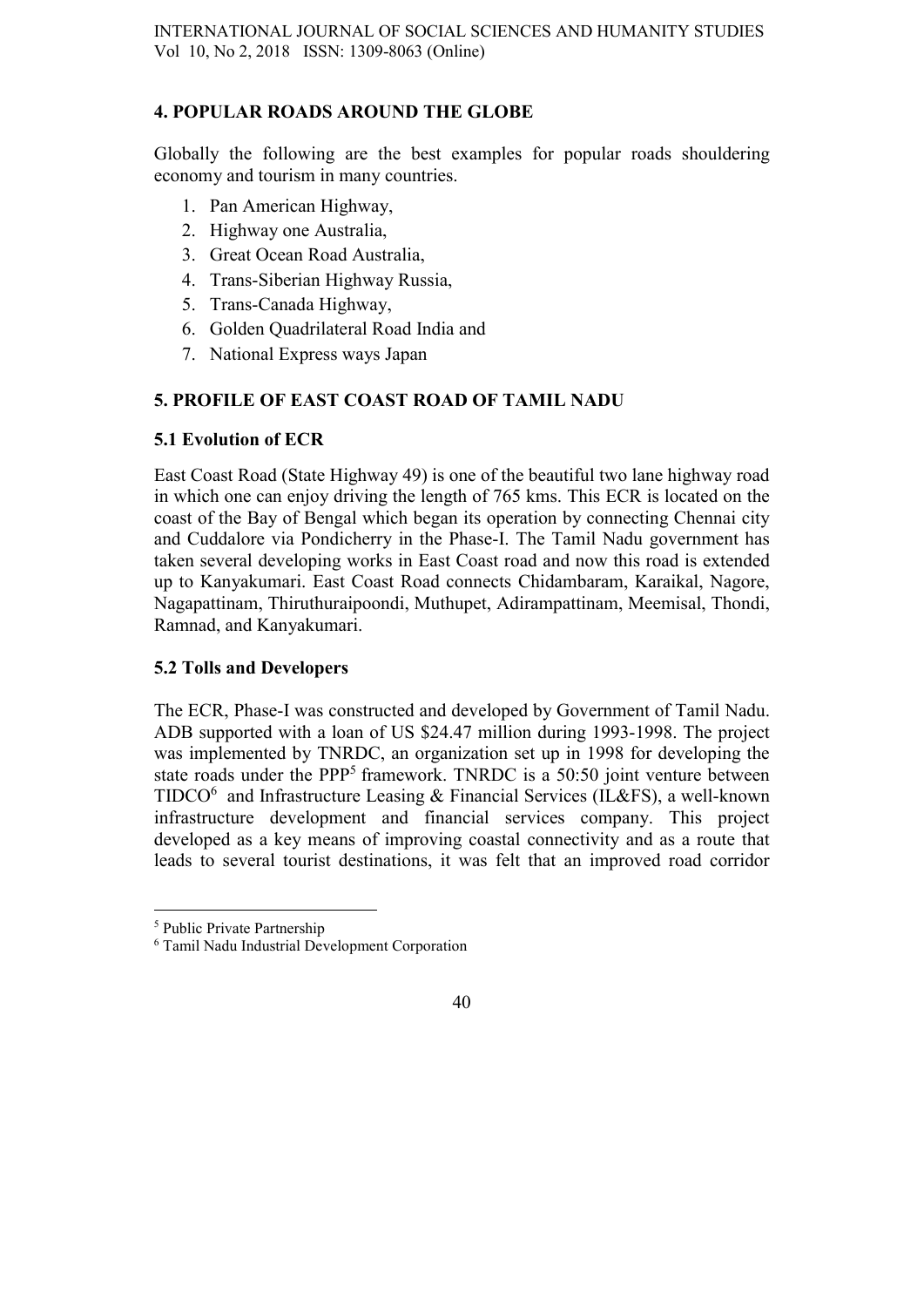would also lead to significant reduction in travel time and vehicle operating costs, resulting in significant economic benefits (Thillai et al. 2009)

### 5.3 Network and Connectivity

The highway is a state highway, maintained by the Government of Tamil Nadu under the Department of Highways and Minor Ports. The Central Government expressed plans to convert the highway to a national highway and upgrade it to four lanes from the existing two lanes.



Figure – 2: East Coast Road Connectivity Map

(East Coast Road Project, 2007)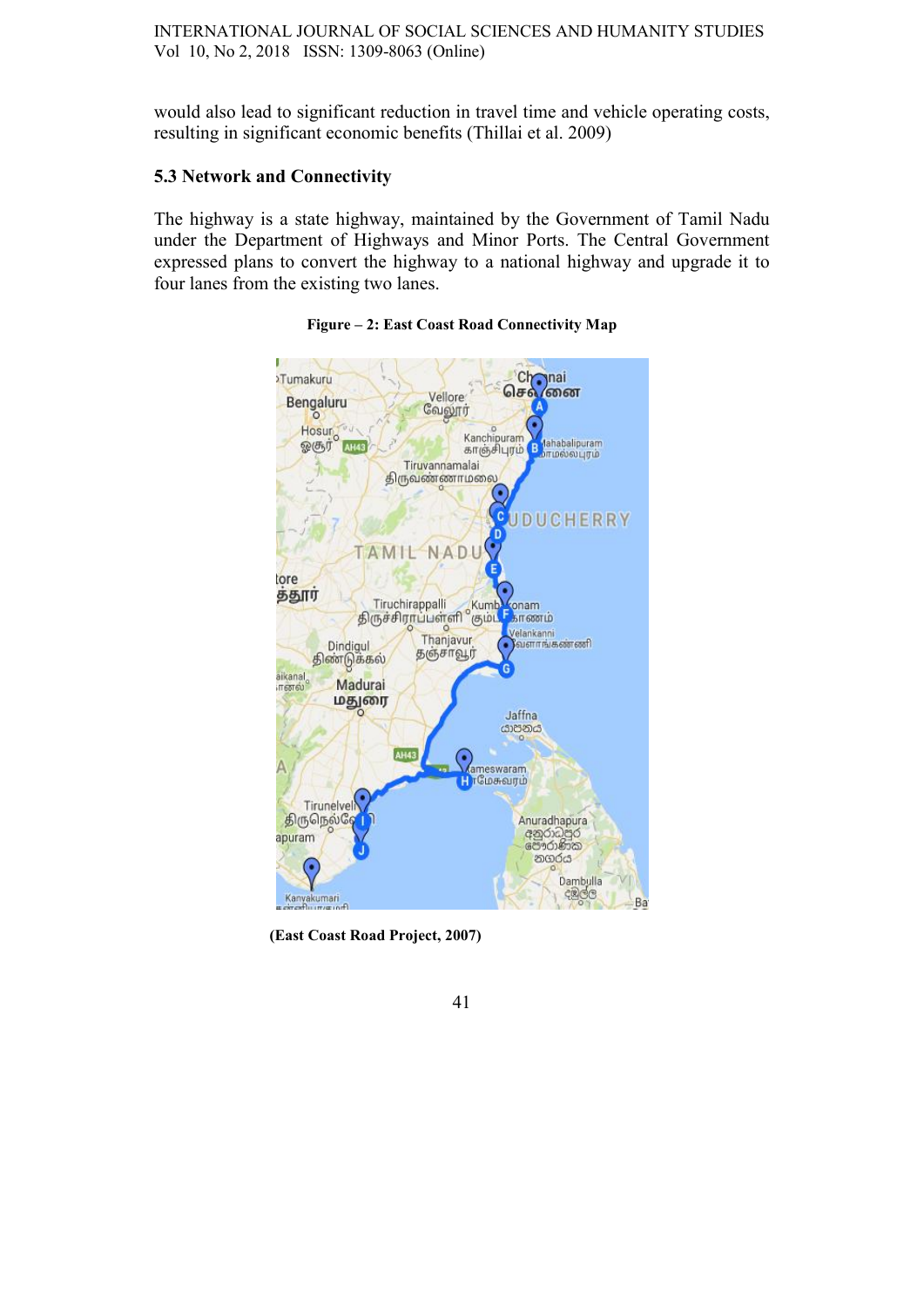## 6. ROAD USER SATISFACTION INDEX

# 6.1 Road User Satisfaction Index Model



Figure – 3: RUSI Model

# $(HPRIDC<sup>7</sup>, 2007)$

# Mathematical Model - Road Users' Satisfaction Index (RUSI)

Overall Satisfaction =  $(0.686)$  F1 +  $(0.262)$  F2 +  $(0.231)$  F3 +  $(0.097)$  F4 +  $(0.074)$  F5 +  $(0.069)$  F6Where

| $F1 =$ Value for time and money; | $F2 =$ Comfort       |
|----------------------------------|----------------------|
| $F3 =$ Safety                    | $F4 =$ Amenities     |
| $F5 = Distance$ signs            | $F6 = Road$ markings |

7 Himachal Pradesh Road Infrastructure Development Corporation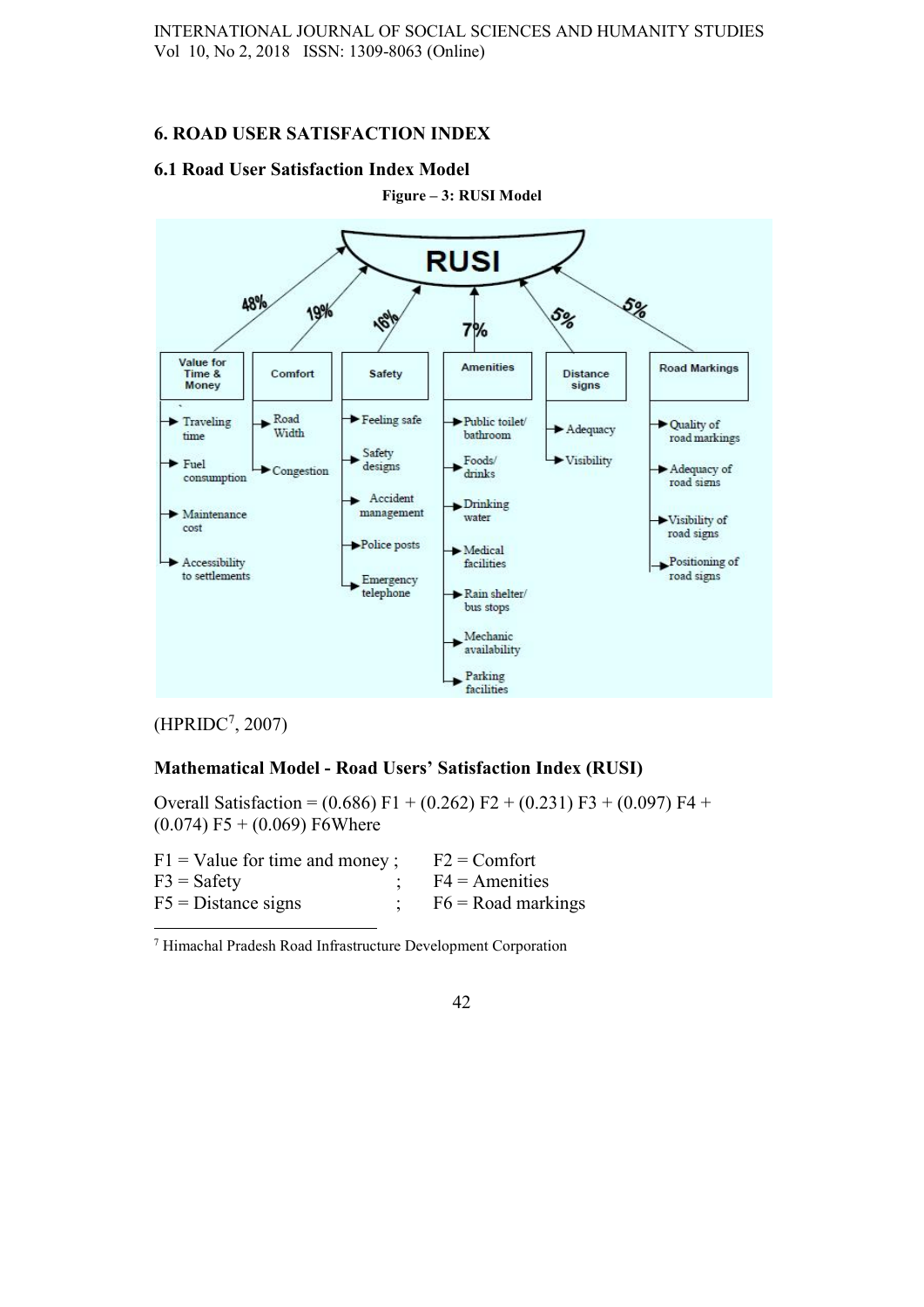# 7. ROAD QUALITY INDEX

### 7.1 Road Quality Index of various Countries

#### Table-1: Quality of Roads

 $[1 =$  Extremely Underdeveloped;  $7 =$  Extensive and Efficient by International Standards] [2011-12]

| Rank | Country Name / Economy      | Value |
|------|-----------------------------|-------|
|      |                             |       |
|      | France                      | 6.5   |
| 2    | <b>United Arab Emirates</b> | 6.5   |
| 3    | Singapore                   | 6.5   |
| 4    | Portugal                    | 6.4   |
| 5    | Oman                        | 6.4   |
| 6    | Switzerland                 | 6.4   |
| 7    | Austria                     | 6.3   |
| 8    | Hong Kong SAR               | 6.3   |
| 9    | Finland                     | 6.1   |
| 10   | Germany                     | 6.1   |
| 85   | India                       | 3.5   |

Source: The World Bank, World Development Indicators (September 2012 edition)

### 8. QUALITY STUDY

### 8.1 Vermont Local Road Fact Sheet

According to Vermont local Road fact sheets (1984) these are the Ten Commandments for Good Roads

- 1. Get Water away from the Road
- 2. Build on a Firm Foundation
- 3. Use the Best Soils Available
- 4. Compact Soils Well
- 5. Design for Winter and Summer Maintenance
- 6. Design for Traffic Loads and Volumes
- 7. Pave only those Roads that are Real
- 8. Build From the Bottom Up
- 9. Protect your Investment
- 10. Keep good records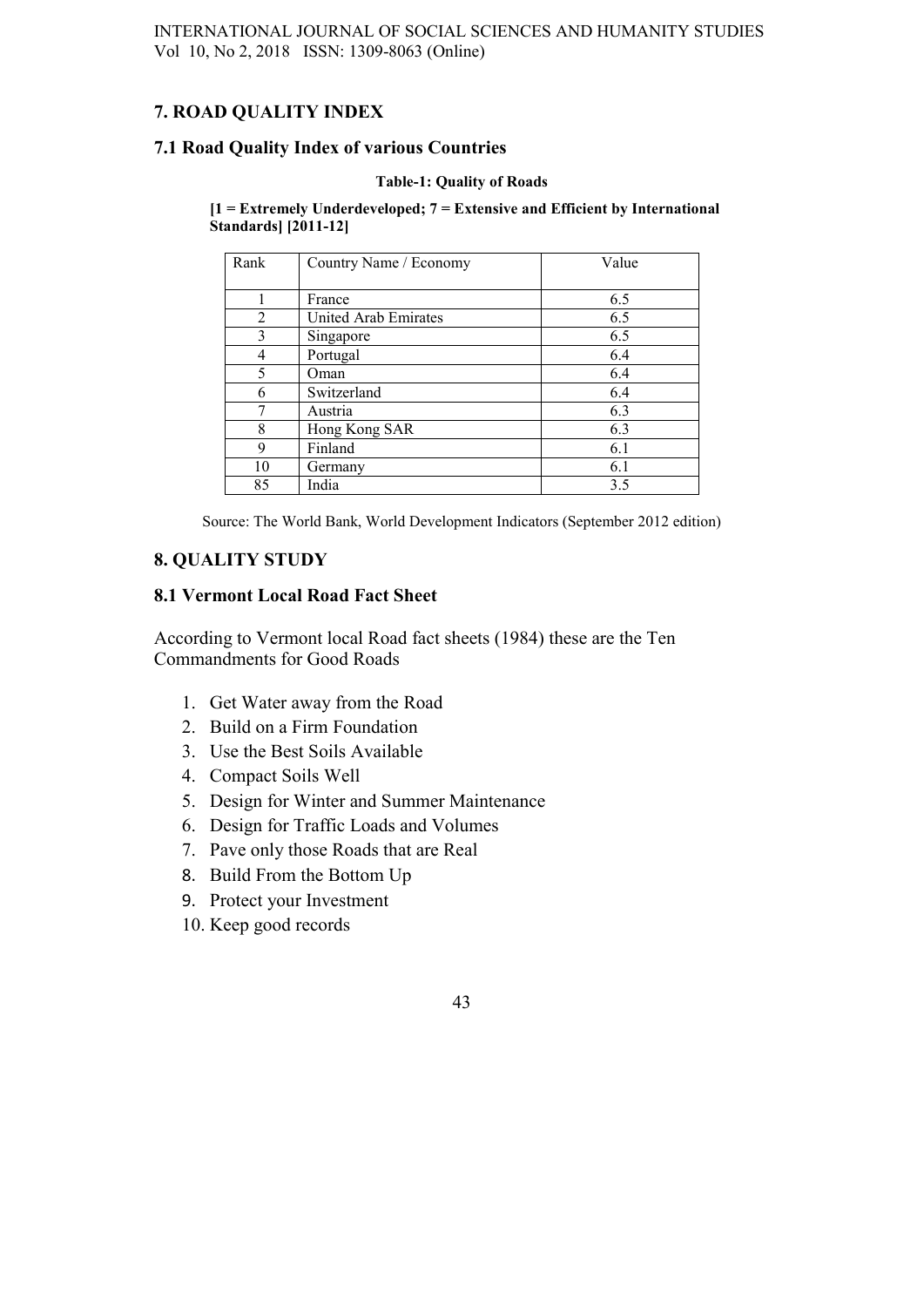### 8.2 Sample size and Questionnaire

This Research aimed to assess the quality of East Coast Road in Tamil Nadu, INDIA. Questionnaire Survey method has been adopted to achieve the objectives of the research. The questionnaire has been framed with 12 questions. The questionnaire has been given to various categories of respondents as per their purpose of travel with back ground of Business, Tourism, Travel Service Provider, Work Area, Resident, Shopping, Govt Official. The response collected randomly from 75 respondents from the various spots of the East Coast Road between Tiruvanmiyur to Mahabalipuram stretch. The spots are VGP Golden Beach Theme Park, On Road, Kovalam Beach Village in ECR and Mahabalipuram World Heritage site. The Questionnaire consists of Respondent's Profile and Main Questions. The Questionnaire has equal weight age of Qualitative and Quantitative aspects of questions.



Chart-1: ECR Respondent's from various Countries

Source: Primary Data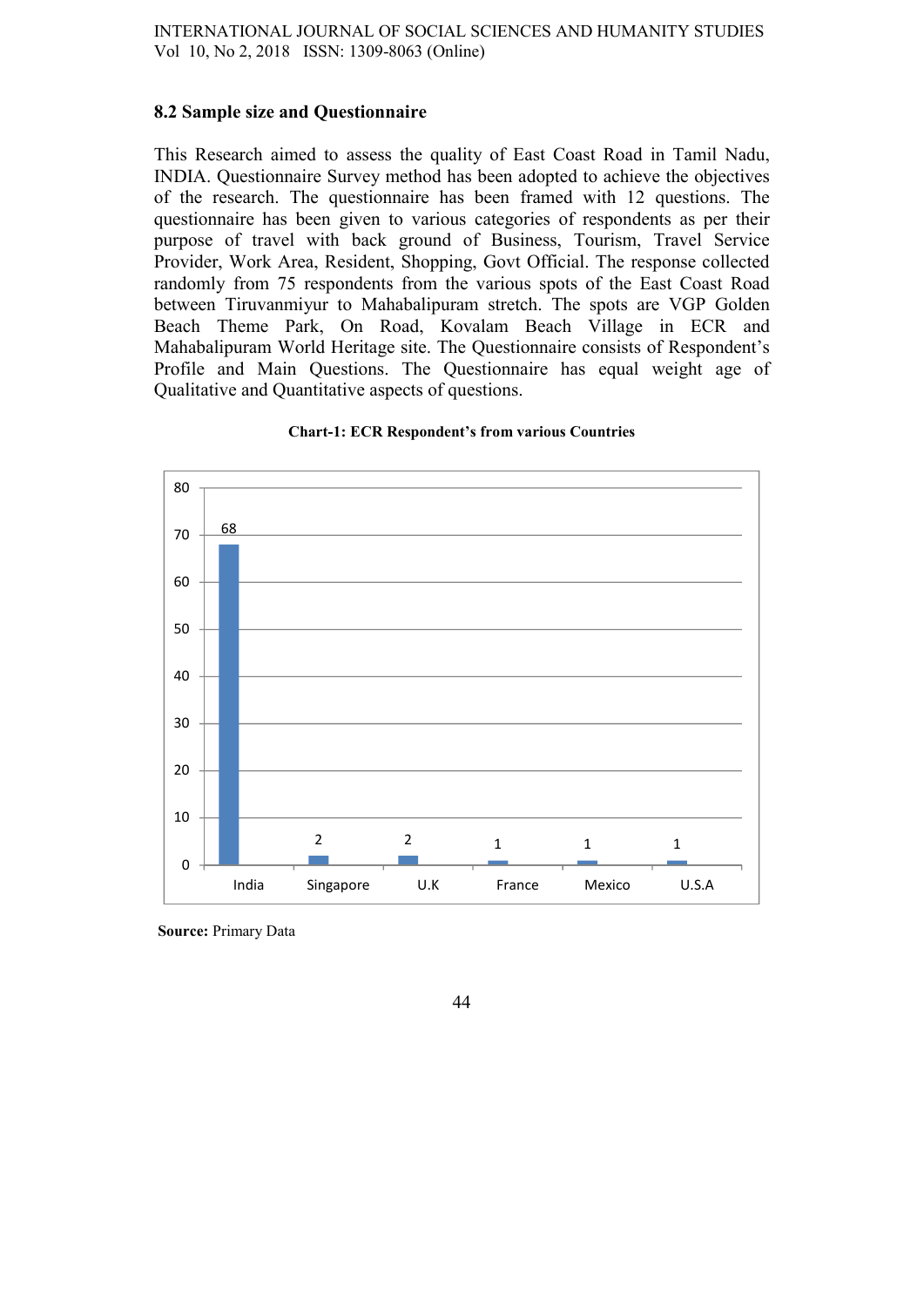### INTERNATIONAL JOURNAL OF SOCIAL SCIENCES AND HUMANITY STUDIES Vol 10, No 2, 2018 ISSN: 1309-8063 (Online)



#### Chart-2: Purpose of Travel to East Coast Road

Source: Primary Data

Chart-3: Overall Satisfaction



Source: Primary Data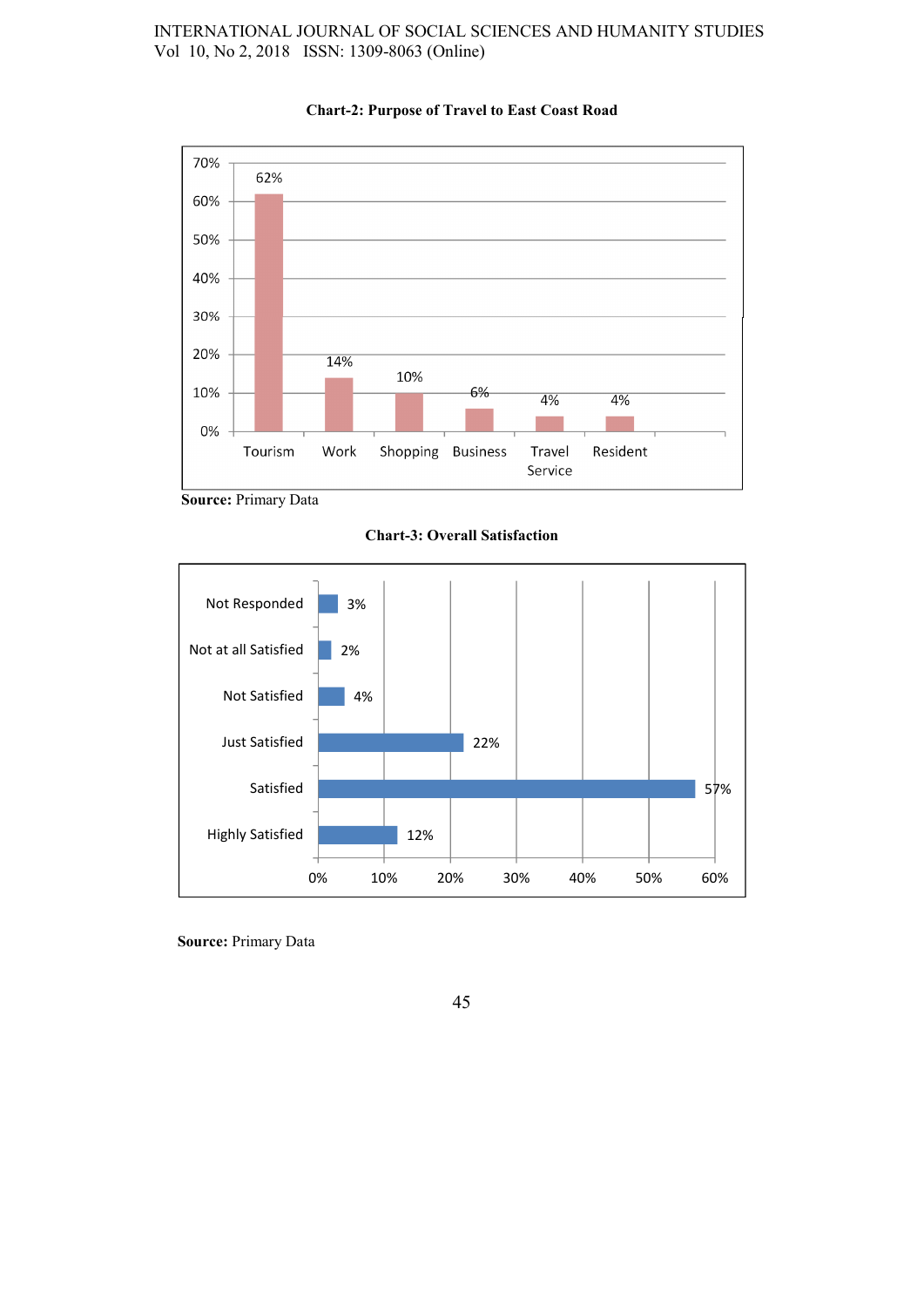As per the response from the East Coast Road User Survey 62% of the ECR Users are travelling to ECR for tourism. The Work and Shopping contribute less than 15 %. Almost six percentages of Business people are travelling in ECR. The study also indicates that Travel Service Provider and Resident people are contributing 4% each. The study reveals that 57% of ECR Users are "Satisfied" and 12% are highly satisfied. The trend has been understood that 22% of users are just satisfied and remaining came under other categories.

It is identified that more than 90% of travelers travelling through East Coast Road are satisfied in some way. It is seen that "not satisfied" category accounted to a total 6% of respondents and "not responded" users come to 3%

# 9. MAJOR PROBLEMS FACED BY EAST COAST ROAD USERS

- 1. Public Restroom facilities & Drinking Water facilities
- 2. Lack of on road Hospital Services
- 3. Heavy accidents during week ends
- 4. Quality of the road is not up to the mark from Pondicherry to Kanyakumari
- 5. Lack of proper Lighting facility
- 6. Width of the Road is limited
- 7. Low level of Tourism information facility
- 8. Speed preachers may cause accidents
- 9. Safety of two wheeler user is big question mark
- 10. No separate lane for Heavy Vehicles and Light motor vehicles
- 11. No Pedestrians Facility throughout the road
- 12. Lack of Network and Connectivity to the town in Chennai District
- 13. Lack of food outlets between Pondicherry to Kanyakumari Stretch
- 14. Limited Emergency Care Services from Pondicherry to Kanyakumari
- 15. Limited Motels with garaging facility
- 16. Water Logging during the Rainy Season
- 17. No separate line for Ambulance Service
- 18. Lack of Roadside Shelters for Public
- 19. Lack of Truck drivers rest hours on the East Coast Road
- 20. High level of waiting time in the Toll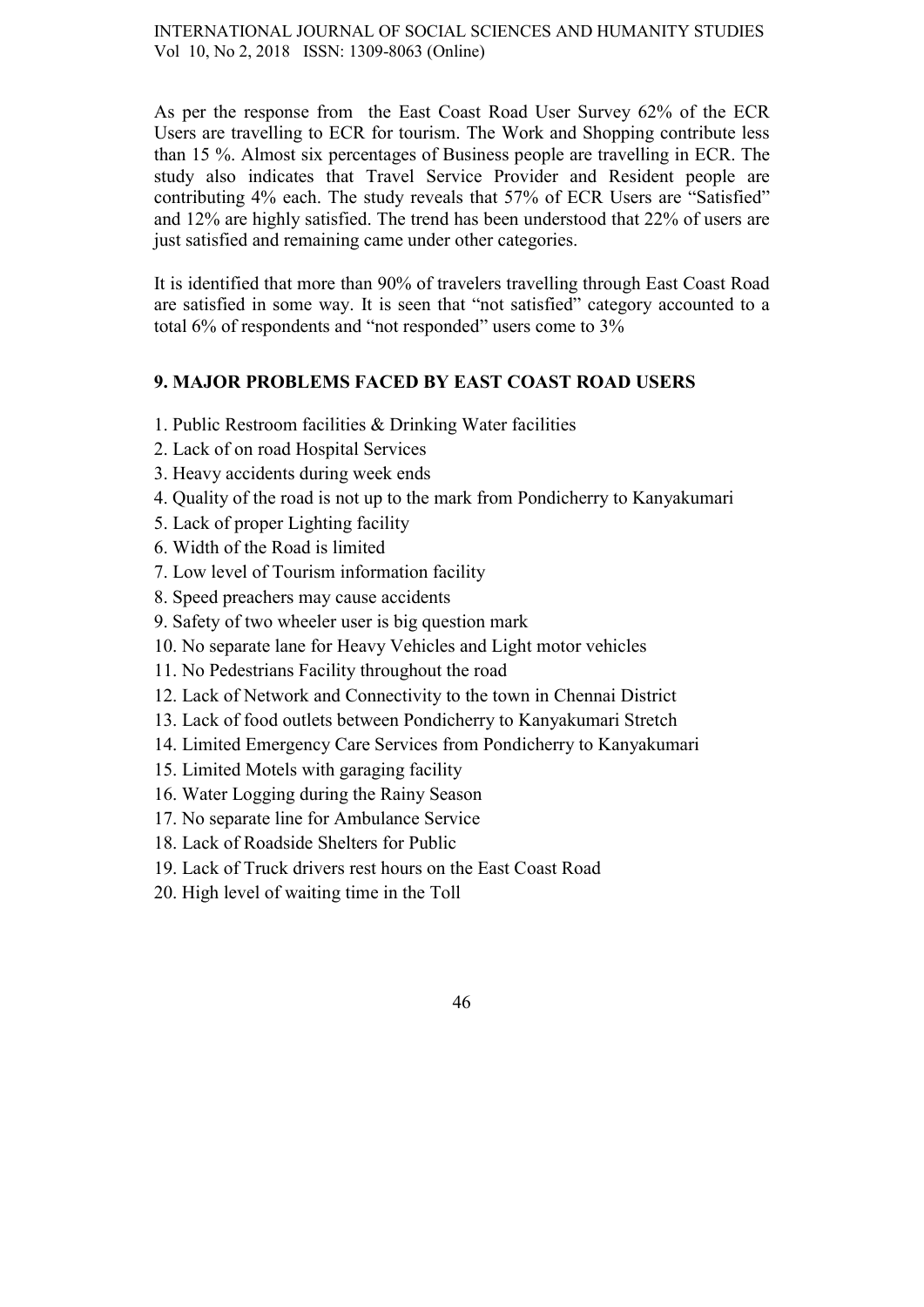# 9. GAP ANALYSIS

Gap Analysis is a central part of the teleological approach to change where dissatisfaction with the current state is expressed as differences between the present.



Figure-4: Process of Gap Analysis

### 10. SUGGESTIONS

In continuation to the analysis from the responses provided by the users the following suggestions are proposed

- 1. Introduce Eco friendly Bio Degradable Toilets at half-an-hour drive points.
- 2. Develop Quality Hospitals at reachable distances say on every 10th km.
- 3. Introduce Safety Driving Skills Development Centers
- 4. Monitor Road speed violation strictly.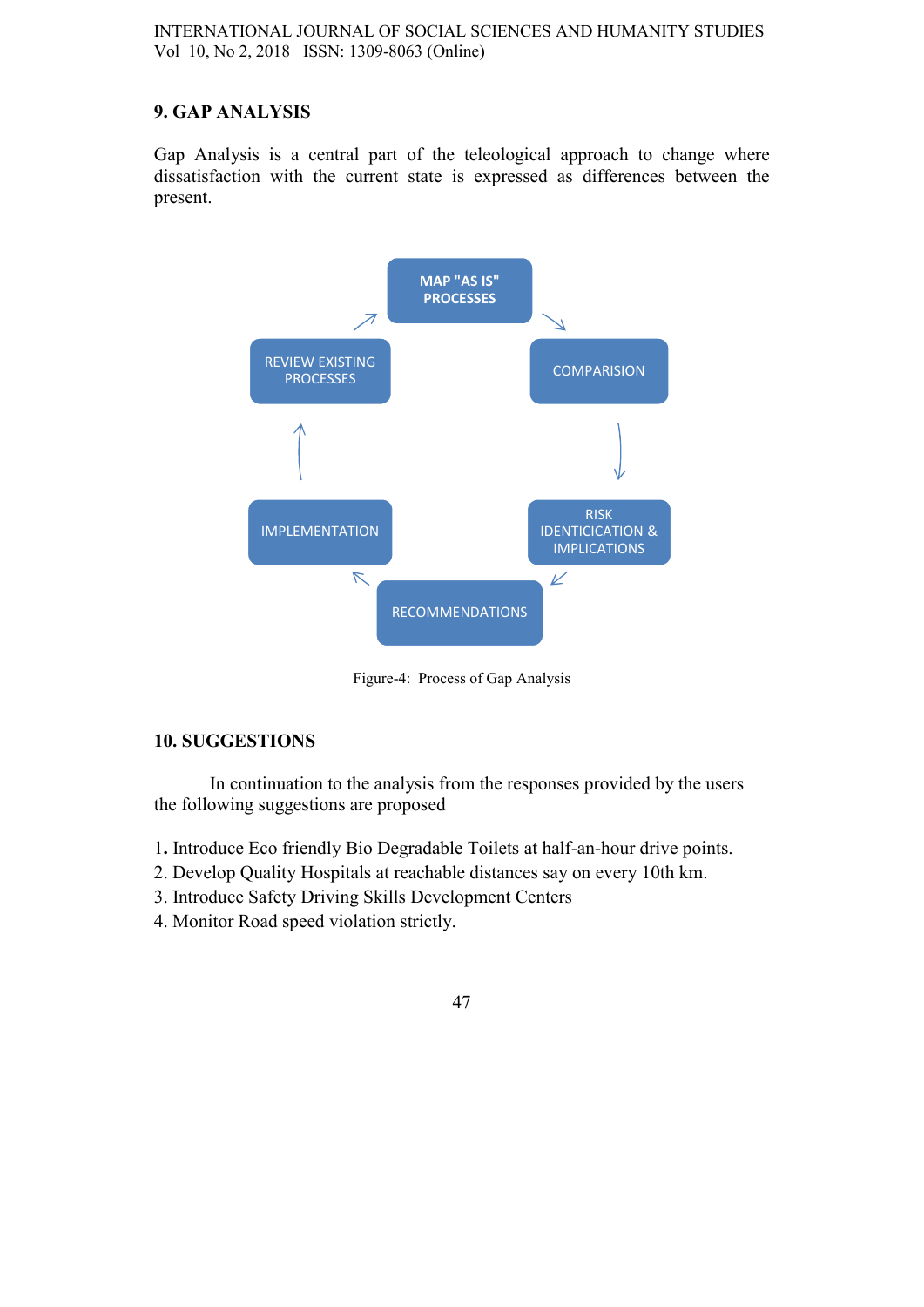#### INTERNATIONAL JOURNAL OF SOCIAL SCIENCES AND HUMANITY STUDIES Vol 10, No 2, 2018 ISSN: 1309-8063 (Online)

- 5. Introduce Solar lighting facility through the East Coast Road
- 6. Research on improving Two lane roads to additional lanes.
- 7. Identify Vantage Points of Accidents and rectify the road structure.
- 8. Develop Specific Speed limits for various segments of roads
- 9. Introduce Grievance redressal mechanism
- 10. Enhance Public support to improve Road Quality through Road shows.
- 11. Conduct Proper and periodic maintenance of roads
- 12. Introduce Emergency Information Sign boards
- 13. Introduce a position say Road Quality Coordinator who can coordinate among the various departments concerned for ensuring better quality.
- 14. Make the pedestrian pavement area Stronger and more visible.
- 15. Provide better pedestrian crossings and better area for Bi-Cycle riders
- 16. Introduce Battery Cars at the tourism destinations to reduce pollution
- 17. Tourism has to be highlighted throughout the East Coast Road Stretch
- 18. Introduce Environment friendly road management System.
- 19. Introduce Online Information Management System for Road Awareness for ECR
- 20. Ban On Road alcoholic beverage outlets.
- 21. Install On Road reflector throughout ECR
- 22. Introduce Speed Management System Schools, Hospitals, Religious Places
- 23 .Waste Management System to be implemented in the all the sectors in ECR

### 11. CONCLUSION

East Coast Road (ECR), a premier road in the state of Tamil Nadu, India, has provided wonderful connectivity, economic and social development from its inception. The present study has provided an insight into the quality standards of the ECR. The level of satisfaction is found to be 57 percentages which on the standards of management is good, yet there is room for development so as to enhance it towards excellence. In that respect the quality assessment study has thrown light on the areas such as Provision of Sanitary Facilities, Health Care Facilities, Solar Lighting Facility and Road Quality Coordination facility and so on. It is sincerely hoped that these suggestions will provide better directions for the administrators of East Coast Road to make it Excellent East Coast Road of the World.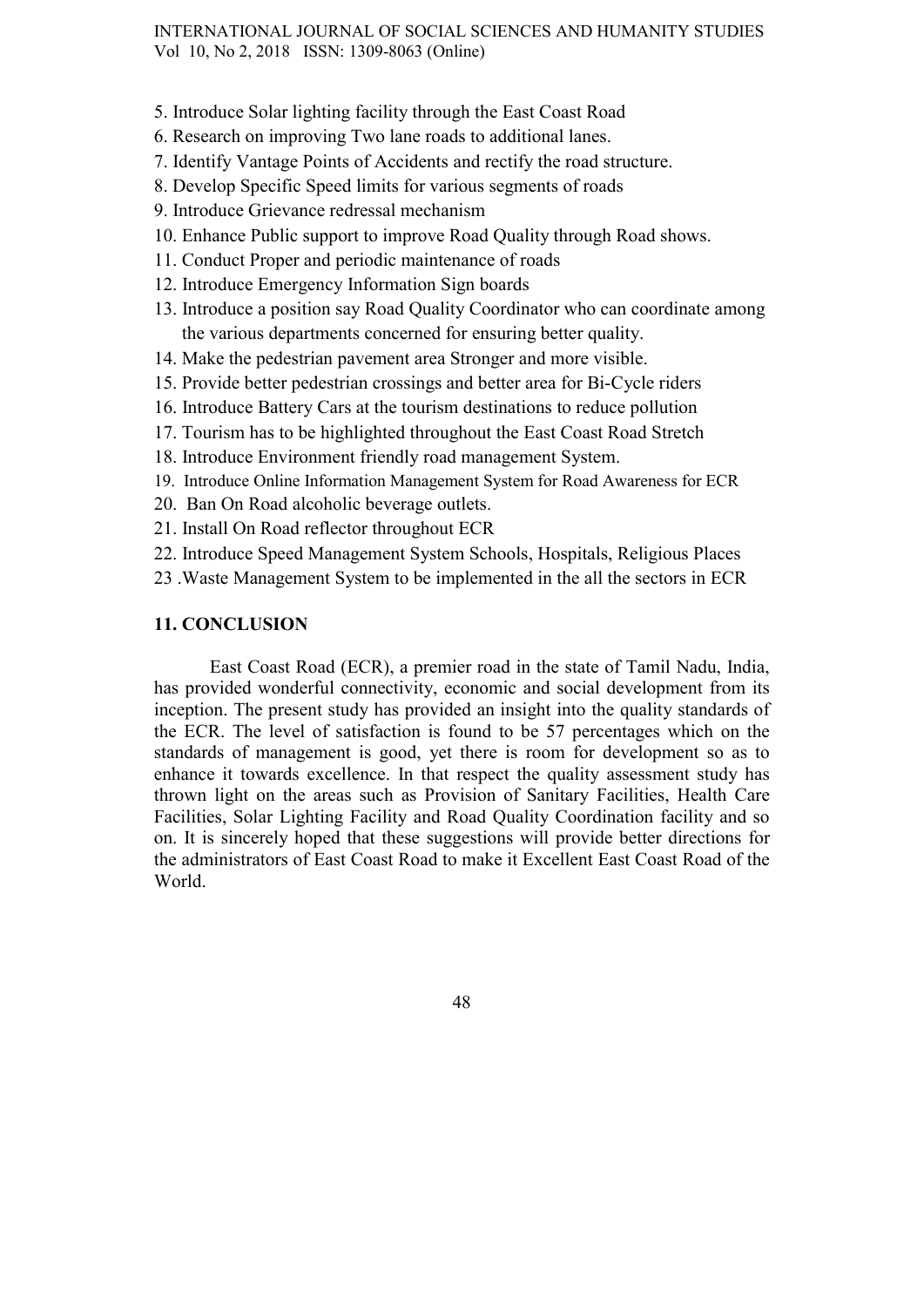### BIBILIOGRAPHY

Anne. D (2006), Route 66 Where are you? Massachusetts Institute of Technology

Asian Development Bank (2002). Project performance appraisal report on road improvement project (Loan 918-IND) in India. March 2002.

Asian Development Bank (2001). Developing best practices for promoting<br>private sector Investment in Infrastructure: Roads. private sector Investment in Infrastructure: Roads. http://www.adb.org/Documents/Books/Developing\_Best\_Practices/Roads/ Accessed on 25th Aug 2017

Beniusienė, I.; Petukienė, E. 2012. The indicators of service quality measurement of logistics services, Socialiniai tyrimai 2(27): 62–70.

Beaver A (2002). A Dictionary of Travel and Tourism Terminology. Wallingford: CAB International.p. 313.

Boicov, V. 2012. Global position system technology to monitoring auto transport in Latvia, Applied Technologies & Innovations 8(3): 38–44.

Dickman, S. (1997) Tourism: An Introductory Text. Holder Education, Rydalmere, New South Wales, Australia

Duval, David (2007) Tourism and Transport: Modes, Networks and Flows, Channel view publications.

Groth A (2000) Sustainable tourism and the environment, Connect, 25(1):1-2.

HPRIDC (2007) Road User Satisfaction Survey in the State of Himachal Pradesh, http://admis.hp.nic.in/himachal/Baseline Report\_RUSS(MDRA).pdf

IL&FS (2005). East coast road project: Innovation report. http://www.ilfsindia.com/ Accessed on 28<sup>th</sup> Aug 2017

NHAI (National Highways Authority of India) (2008). www.nhai.org. Assessed on 28th Aug 2017.